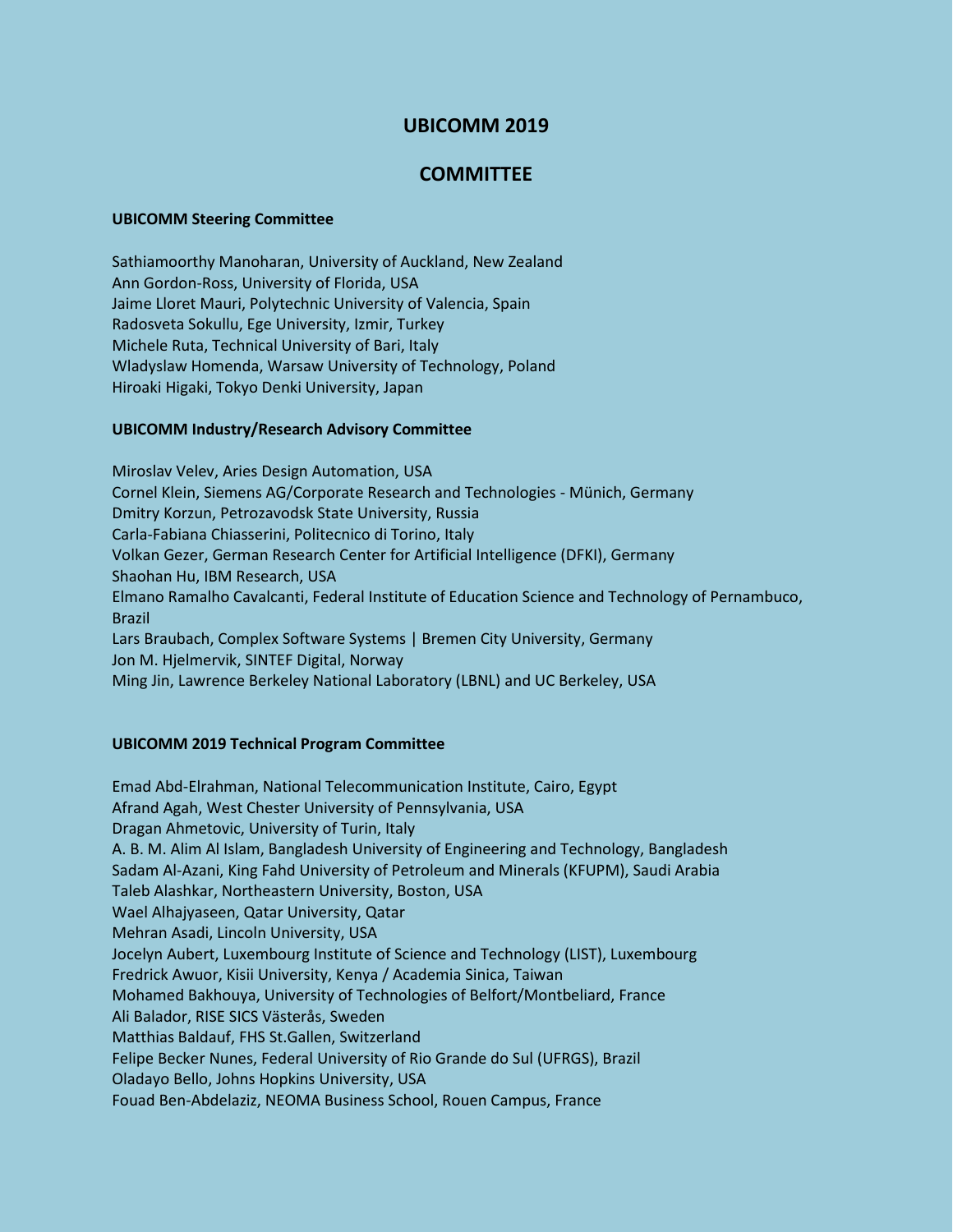Simon Bergweiler, DFKI GmbH, German Research Center for Artificial Intelligence, Germany Aurelio Bermúdez, Universidad de Castilla-La Mancha, Spain Nik Bessis, Edge Hill University, UK Stefan Bosse, University of Koblenz-Landau, Germany Lars Braubach, Complex Software Systems | Bremen City University, Germany Juan Carlos Cano, University Politécnica de Valencia, Spain José Cecílio, University of Coimbra, Portugal Lamia Chaari, SFAX University, Tunisia Bongsug (Kevin) Chae, Kansas State University, USA Supriyo Chakraborty, IBM Thomas J. Watson Research Center, USA Konstantinos Chatzikokolakis, MarineTraffic, UK Chao Chen, Purdue University Fort Wayne, USA Jingyuan Cheng, Technische Universitaet Braunschweig, Germany Carla-Fabiana Chiasserini, Politecnico di Torino, Italy Youngchol Choi, Korea Research Institute of Ships and Ocean Engineering (KRISO), Korea Michael Collins, Technological University Dublin, Ireland Carlos Henrique Corrêa Tolentino, IFTO - Palmas, Brazil Giuseppe D'Aniello, University of Salerno, Italy André Constantino da Silva, IFSP and NIED/UNICAMP, Brazil Mauro Henrique Lima de Boni, Federal Institute of Education, Science, and Technology of Tocantins, Brazil Claudio de Castro Monteiro, Federal Institute of Education, Science and Technology of Tocantins, Brazil

Teles de Sales Bezerra, Federal University of Campina Grande, Brazil Alexiei Dingli, University of Malta, Malta Choukri Djellali, University of Quebec at Rimouski, Canada Roland Dodd, CQUniversity, Australia Ali Dorri, UNSW / DATA61 CSIRO, Australia Junzhao Du, Xidian University, China Joyce El Haddad, University of Paris Dauphine, France Ahmed El Oualkadi, Abdelmalek Essaadi University, Morocco Ehab Helmy Elshazly, Egyptian Atomic Energy Authority, Egypt Francisco Falcone, Universidad Publica de Navarra, Spain Ramin Fallahzadeh, Stanford University, USA Andras Farago, University of Texas at Dallas, USA Muhamad Felemban, Purdue University, USA Houda Ferradi, NTT Secure Platform Laboratories, Japan Renato Ferrero, Politecnico di Torino, Italy Aryan Firouzian, University of Oulu , Finland Olivier Flauzac, University of Reims, France Franco Frattolillo, University of Sannio, Benevento, Italy Crescenzio Gallo, University of Foggia / University Hospital "Ospedali Riuniti", Italy Vincent Gauthier, Telecom SudParis | CNRS SAMOVAR | University Paris-Saclay, France Shahin Gelareh, IUT de Bethune | Universite d'Artois, France Volkan Gezer, German Research Center for Artificial Intelligence (DFKI), Germany Chris Gniady, University of Arizona, USA Mikhail Gofman, Cal State Fullerton University, USA Rossitza Goleva, Technical University of Sofia, Bulgaria /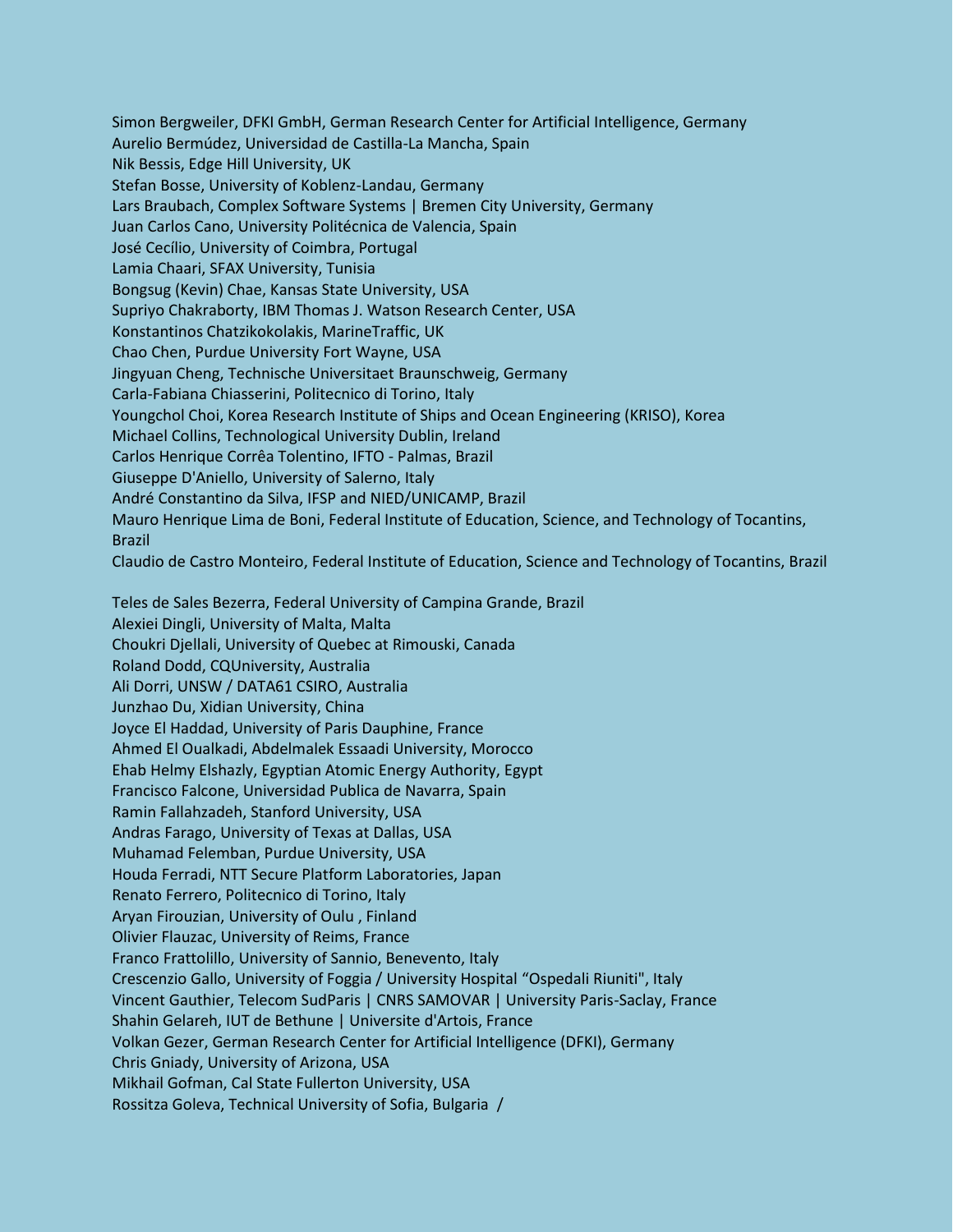Paulo Gondim, University of Brasilia, Brazil Ann Gordon-Ross, University of Florida, USA Weixi Gu, Tsinghua University, China / UC Berkeley, USA Fikret Gurgen, Bogazici University, Turkey Hedi Haddad, Dhofar University, Salalah, Oman Zurina Mohd Hanapi Md. Zoheb Hassan, University of British Columbia, Canada Qiang (Nathan) He, Swinburne University of Technology, Australia Hiroaki Higaki, Tokyo Denki University, Japan Jon M. Hjelmervik, SINTEF Digital, Norway Dong Ho Cho, KAIST, Republic of Korea Wladyslaw Homenda, Warsaw University of Technology, Poland Tzung-Pei Hong, National University of Kaohsiung, Taiwan Sun-Yuan Hsieh, National Cheng Kung University, Taiwan Shaohan Hu, IBM Research, USA Yu-Chen Hu, Providence University, Taiwan Edward Y. Hua, Janus Research Group, Inc., USA Isabel Hübener, University of Kassel, Germany Malinka Ivanova, Technical University of Sofia, Bulgaria Nafaa Jabeur, German University of Technology in Oman (GUtech), Oman Ming Jin, Lawrence Berkeley National Laboratory (LBNL), USA Mehmet Karakoc, Alanya HEP University, Antalya, Turkey Fazal Wahab Karam, COMSATS Institute of Information Technology, Pakistan Sye Loong Keoh, University of Glasgow, UK Djamel Khadraoui, Luxembourg Institute of Science and Technology (LIST), Luxembourg BaekGyu Kim, Toyota InfoTechnology Center, USA Cornel Klein, Siemens AG/Corporate Research and Technologies - Münich, Germany Reinhard Klemm, Avaya, USA Vitaly Klyuev, University of Aizu, Japan Sönke Knoch, German Research Center for Artificial Intelligence - DFKI GmbH, Germany Thomas Kopinski, University of South Westphalia, Germany Dmitry Korzun, Petrozavodsk State University, Russia Konstantinos Kotis, University of the Aegean, Greece Abderrafiaa Koukam, Université de Technologie de Belfort-Montbéliard, France Jarosław Koźlak, AGH University of Science and Technology, Poland Brano Kusy, CSIRO, Australia Michal Kvet, University of Zilina, Slovakia Soo Kyun Kim, Paichai University, South Korea Philippe Lalanda, Université Grenoble Alpes, France Frédéric Le Mouël, INSA Lyon, France Dongman Lee, KAIST, Korea Gyu Myoung Lee, Liverpool John Moores University, UK Pierre Leone, University of Geneva, Switzerland Wenjuan Li, City University of Hong Kong, Hong Kong Xiuhua Li, University of British Columbia, Canada Mingming Liu, IBM, Ireland Xiaodong Liu, Edinburgh Napier University, UK Xiaoli Liu, University of Oulu, Finland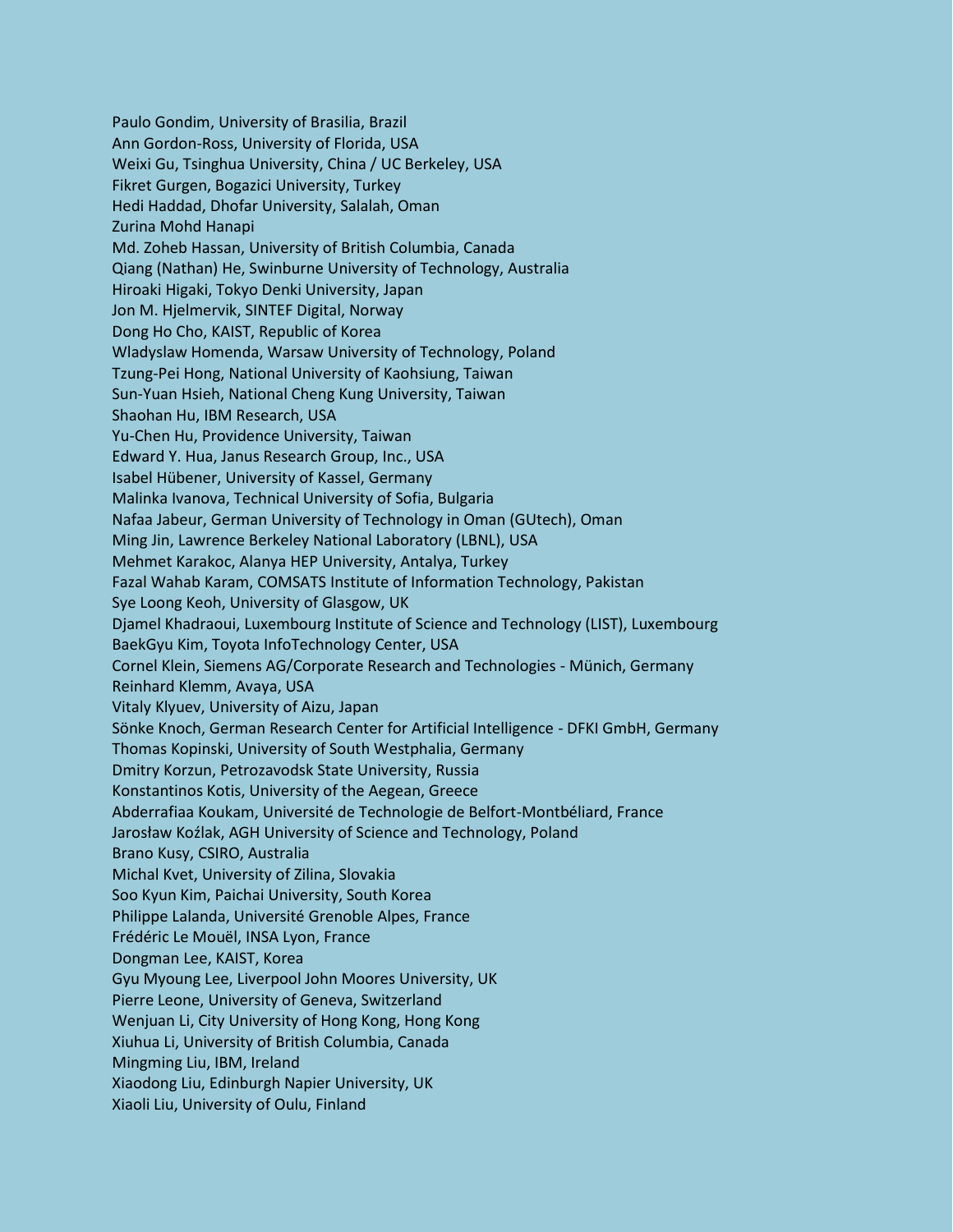Jaime Lloret Mauri, Polytechnic University of Valencia, Spain Aliane Loureiro Krassmann, Federal Institute Farroupilha, Brazil Giuseppe Loseto, Polytechnic University of Bari, Italy Derdour Makhlouf, University of Tebessa, Algeria Elsa Maria Macias Lopez, University of Las Palmas De Gran Canaria, Spain Elleuchi Manel, National Engineering School of Sfax (ENIS), Tunisia Ganapathy Mani, Purdue University, USA Sathiamoorthy Manoharan, University of Auckland, New Zealand Luis Marcelino, Polytechnic Institute of Leiria / Instituto de Telecomunicações, Portugal Hector Marco Gisbert, University of the West of Scotland, UK Francesca Martelli, Institute for Informatics and Telematics (IIT) - Italian National Research Council (CNR), Italy Keith Martin, Royal Holloway, University of London, UK Sergio Martin, Universidad Nacional de Educación a Distancia, Spain Nils Masuch, Competence Center Agent Core Technologies | DAI-Lab | TU Berlin, Germany Natarajan Meghanathan, Jackson State University, USA Weizhi Meng, Technical University of Denmark, Denmark Philippe Merle, Inria, France Abdelkrim Meziane, Research Center of Scientific Information, Algiers, Algeria Daniela Micucci, University of Milano Bicocca, Milan, Italy Reona Minoda, Basisconsulting Inc., Tokyo, Japan Moeiz Miraoui, University of Gafsa, Tunisia Rahimeh N. Monemi, IT Innovation Centre | University of Southampton, UK Rim Moussa, University of Carthage, Tunisia Jin Nakazawa, Keio University, Japan Ryo Nishide, Kobe University, Japan Andrea Giovanni Nuzzolese, STLab | ISTC-CNR, Rome, Italy Kouzou Ohara, Aoyama Gakuin University, Japan Satoru Ohta, Toyama Prefectural University, Japan Kazar Okba, University of Biskra, Algeria Carlos Enrique Palau Salvador, University Polytechnic of Valencia, Spain Kwangjin Park, Wonkwang University, South Korea K. K. Pattanaik, ABV-Indian Institute of Information Technology and Management Gwalior, India Evangelos Pournaras, ETH Zurich, Switzerland Kai Qin, Swinburne University of Technology, Australia Elmano Ramalho Cavalcanti, Federal Institute of Education Science and Technology of Pernambuco, Brazil Amar Ramdane-Cherif, University of Versailles, France Maurizio Rebaudengo, Politecnico di Torino, Italy Valderi Reis Quietinho Leithardt, University of Vale do Itajai - Univali, Brazil Elena Renda, IIT - CNR, Italy Abdallah Rhattoy, Moulay Ismail University | Higher School of Technology, Morocco Marcos Rodrigues, Sheffield Hallam University, UK Michele Ruta, Technical University of Bari, Italy Khair Eddin Sabri, University of Jordan, Jordan Mahsa Sadeghi Ghahroudi, Glasgow Caledonian University, UK Prasan Kumar Sahoo, Chang Gung University / Chang Gung Memorial Hospital, Taiwan Antonio José Sánchez Salmerón, Instituto de Automática e Informática Industrial | Universitat